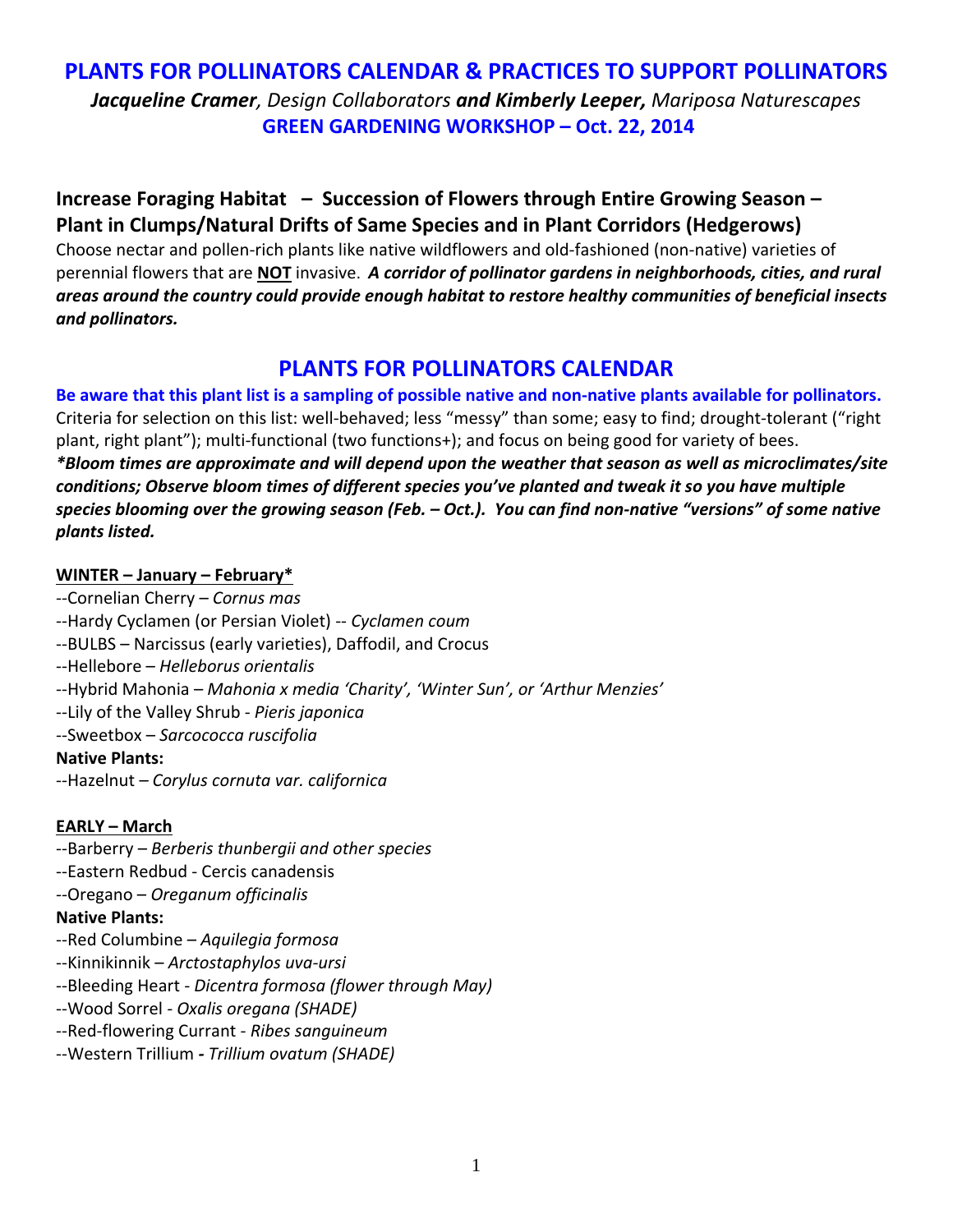## **PLANTS FOR POLLINATORS CALENDAR (Continued)**

#### **EARLY – MID –** April & May

- *‐‐*California Lilac *Ceanothus impressus 'Vandenberg' (dwarf variety), C. spp*
- *‐‐*Rosemary *– Rosmarinus officinalis*
- *‐‐*Weigela *Weigela florida 'Kolsunn'*

#### ‐‐**Native Plants***:*

- ‐‐Vine Maple *– Acer circinatum*
- ‐‐Madrone *‐ Arbutus menziesii*
- ‐‐Great Camas *‐ Camassia leitchlinii*
- ‐‐Lupine *– Lupinus polyphyllus (cut back after first bloom is done and get second bloom in early Summer)*
- ‐‐Mahonia *– Creeping (repens), Low (nervosa), and Tall (aquifolium)*
- *‐‐*Coast Penstemon *‐ Penstemon serrulatus*
- ‐‐Pacific Ninebark *‐ Physocarpus capitatus*
- ‐‐Cascara ‐ *Rhamnus purshiana*
- ‐‐Elderberry *– Sambucas racemosa*

### **MID – June, July, & August**

- *‐‐*Cardoon *Cynara cardunculus*
- *‐‐*Lavender *Lavandula angustifolia (some species bloom in May)*
- ‐‐Bee Balm *Monarda didyma*
- ‐‐Catmint ‐ *Nepeta racemosa 'Walker's Low'*
- ‐‐Black‐eyed Susan *Rudbeckia fulgida var. sullivantii 'Goldsturm'*
- *‐‐*Salvia ‐ *Salvia × sylvestris 'Mainacht'*
- ‐‐Linden *Tilia americana 'Redmond'*
- ‐‐**Native Plants***:*
- ‐‐Red Columbine *– Aquilegia formosa (start in May)*
- ‐‐Salal ‐ *Gaultheria shallon (May & June)*
- ‐‐Oceanspray *– Holodiscus discolor*
- ‐‐Mock Orange ‐ *Philadelphus lewisii*
- ‐‐Oregon Stonecrop *Sedum oreganum*
- ‐‐Snowberry ‐ *Symphoricarpos albus (start in May; for a bushy hedgerow)*
- ‐‐Evergreen Huckleberry *– Vaccinium ovatum (April & May, too)*

### **LATE – September & October**

- ‐‐Compact Strawberry Tree *– Arbutus unedo 'Compacta' (can flower until December)*
- *‐*‐Aster *– Aster × frikartii 'Monch'*
- ‐‐Heather ‐ *Calluna vulgaris 'Spring Torch' or 'Firefly' (starts in August)*
- *‐‐*Hyssop *Agastache species*
- ‐‐Eleagnus *Eleagnus pungens*
- **‐‐**Sea Holly *Eryngium species*
- ‐‐Blanketflower *– Gaillardia x grandiflora 'Gallo Fire'*
- **‐‐**Sunflower *Helianthus 'Lemon Queen' and other species*
- ‐‐Sourwood *– Oxydendrum arboreum*
- *‐‐*Autumn Joy Stonecrop *Sedum spectabilis 'Autumn Joy'*
- **‐‐Native Plants:**
- ‐‐Fleabane *‐ Erigeron philadelphicus*
- ‐‐Fireweed *– Epilobium angustifolium (for meadow habitat; can spread a lot)*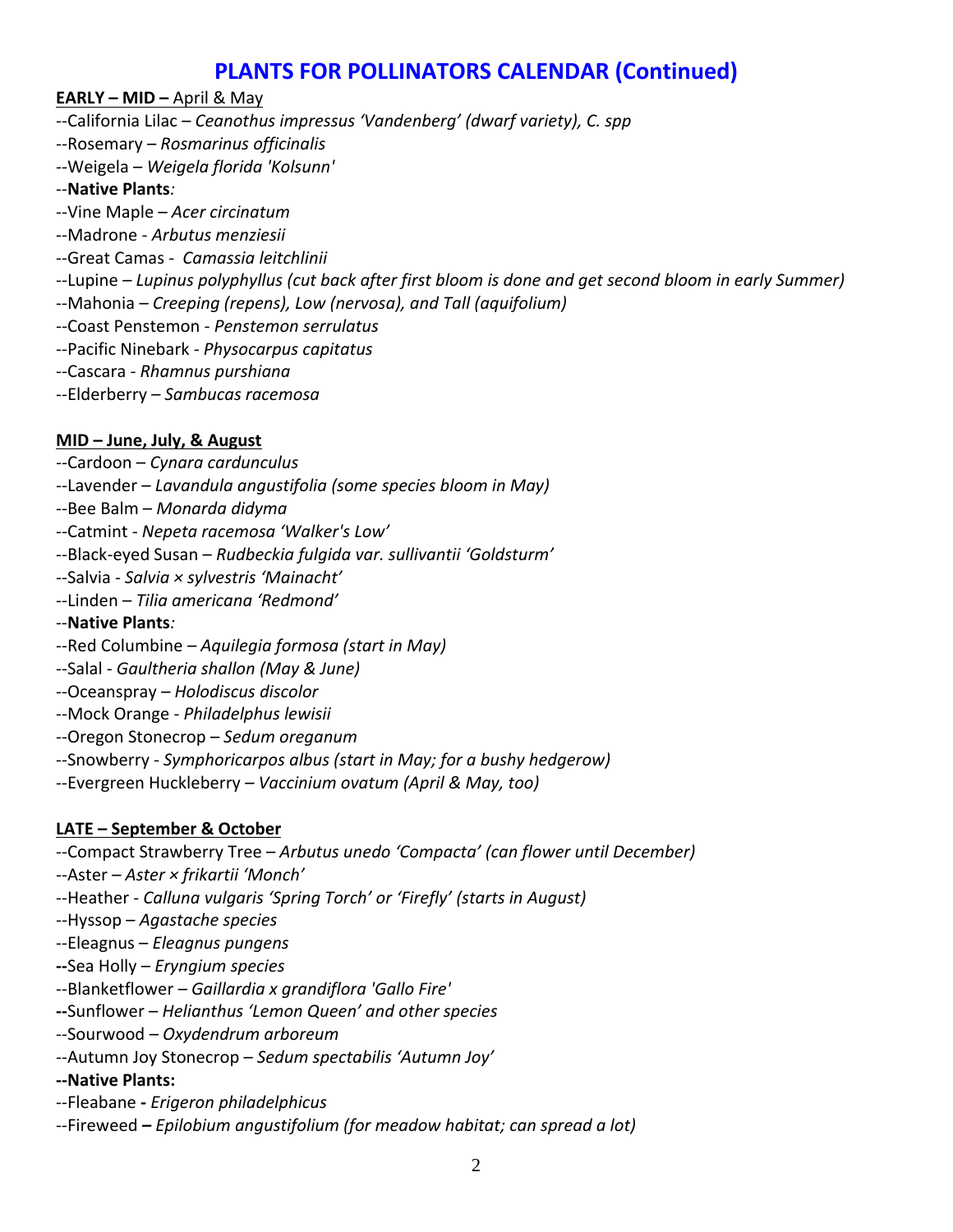# **PRACTICES TO SUPPORT POLLINATORS**

 **Take Inventory of Existing Habitat** – Flowers, Nesting Sites (Ground ‐ open dirt spots – some "no mulch" areas for many native bees), Woody materials available – hollow branches, stumps, snags, logs, etc.

## **Allow Areas for Nesting, Egg‐Laying, and Shelter**

‐‐Untilled, Unmulched, Partially‐bare Ground with access to some leaves and mud – Don't till up the bee larvae in the ground – many bumblebees live there

‐‐Undisturbed spots for hibernation/overwintering (low human activity) and let part of lawn grow wild

‐‐Brush piles and hollow branches on the ground away from house

‐‐Wooden blocks with proper‐sized holes drilled into them for Mason Bees

## **Provide a Landscape Free of Any Poisonous Chemicals (Organic Practices) and Use Natural Materials (no/little treated wood, plastics)**

 **Provide a Birdbath or Catch Basin for Water Supply –** keep it clean since birds, butterflies, and bees may be using it and/or small mud puddle area

### **Learn and Influence Others to Appreciate a Different and "Wilder" Aesthetic** Leave some weeds when in bloom (like Dandelion) for pollinator food, then cut back before they go to seed; time pruning to allow plants to bloom fully for pollinators before cutting off flowers

 **Ask Your Nurseries and Plant Growers if they use neonictinoids or other pesticides** on plants you're buying for pollinators – get more information from Northwest Center for Alternatives to Pesticides ‐‐ www.pesticide.org.

 **Educate Your Supervisors, Decision‐Makers, and Customers** about pollinators – how important it is to support pollinators and what they can do to help; put up signs to explain what you're doing and why as well as show them your successful stories with natural/organic garden care

 **Look into Initiatives** and be part of the solution ‐‐ Living Building Challenge ‐ http://living‐ future.org/lbc; Sustainable Sites Initiatives ‐ http://www.sustainablesites.org/; and USDA/Natural Resources Conservation Service ‐ Pollinator Protection Initiative ‐ http://sustainableagriculture.net/blog/nrcs‐pollinator‐protection